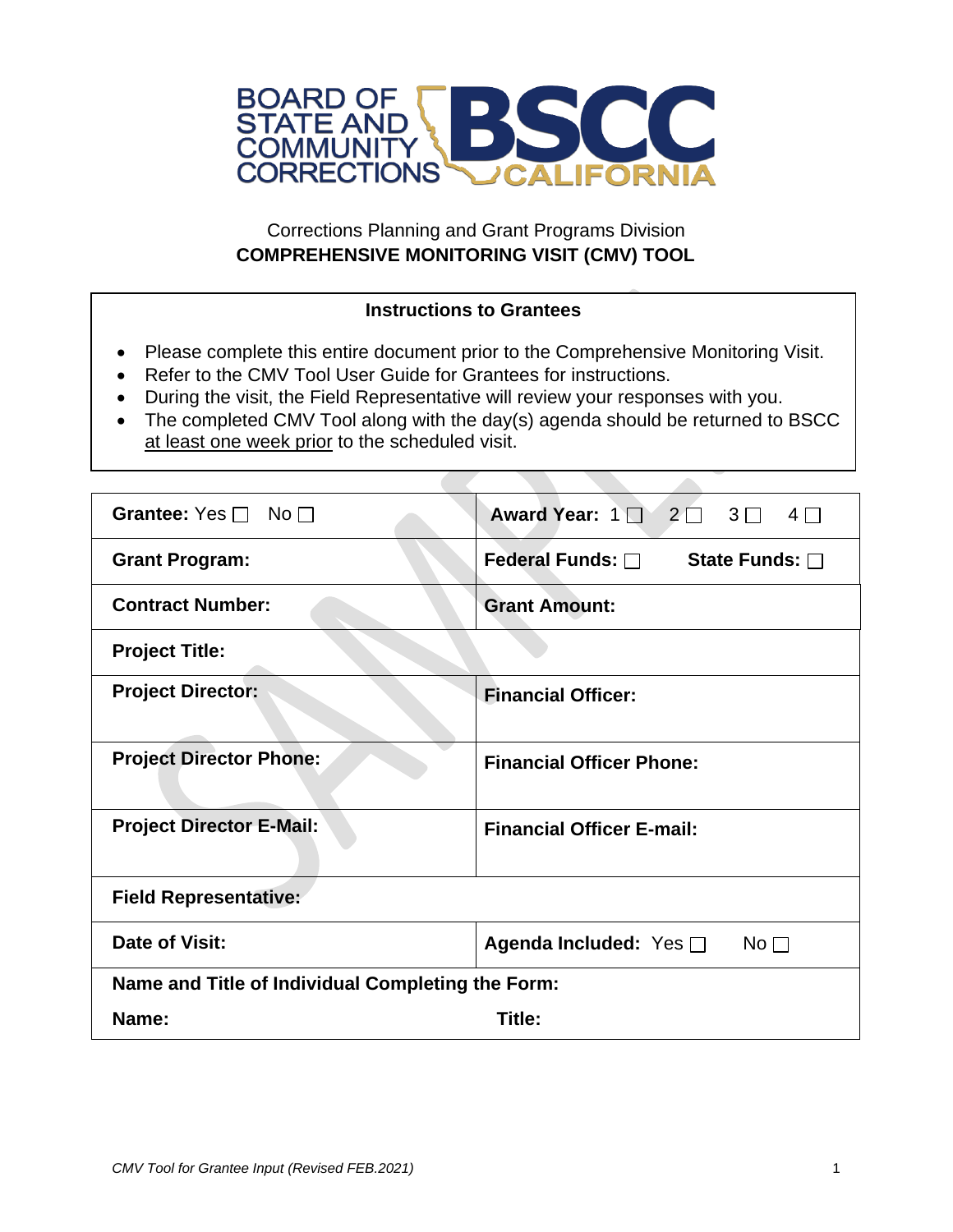# **Persons Interviewed During the Visit:**

| <b>Name</b> | <b>Title</b> | <b>Agency</b> |
|-------------|--------------|---------------|
|             |              |               |
|             |              |               |
|             |              |               |
|             |              |               |
|             |              |               |
|             |              |               |
|             |              |               |

# **Project Sites Visited (include initial meeting site):**

| <b>Name of Agency or<br/>Organization</b> | <b>Address</b> |
|-------------------------------------------|----------------|
|                                           |                |
|                                           |                |
|                                           |                |
|                                           |                |
|                                           |                |

# **Brief Project Summary:**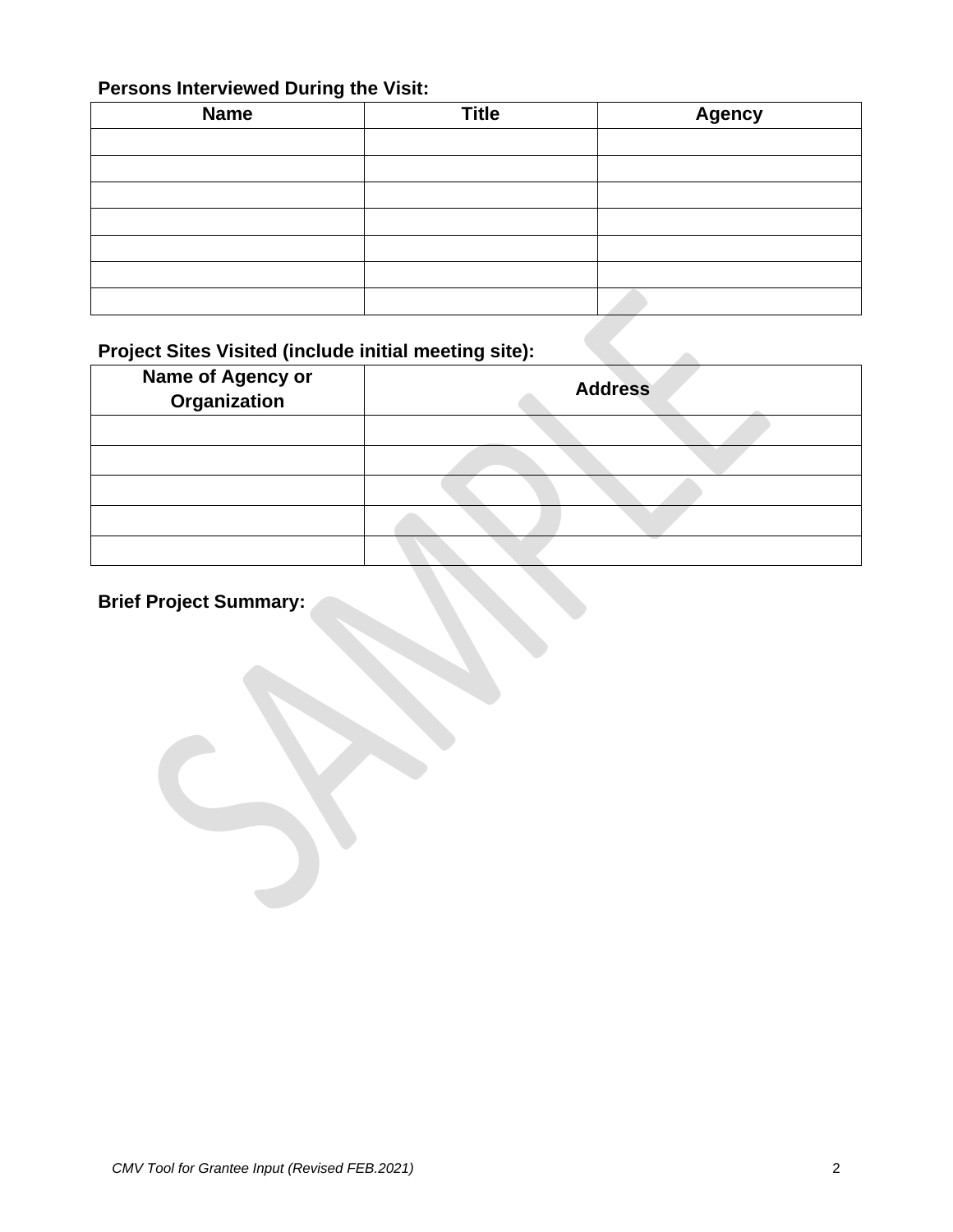## **I. ADMINISTRATIVE REVIEW**

#### **1. Executed Agreement**

Does the Grantee have a copy of the fully executed Standard Agreement in the official file (e-file is acceptable)?  $\blacksquare$  No  $\blacksquare$ 

## **2. BSCC Grant Administration Guide**

- a. Does the Grantee have a copy of the BSCC Grant Administration Guide readily available to project staff (e-file is acceptable)?  $Yes \Box \text{ No } \Box$
- b. Do staff know how to use the Guide for the project?  $Y \subset Y$ es  $\Box$  No $\Box$

## **3. Organizational Chart**

| Does the Grantee have a current organizational chart for the department/unit/section |            |           |
|--------------------------------------------------------------------------------------|------------|-----------|
| responsible for programmatic oversight of the grant?                                 | $Yes \Box$ | $No \Box$ |

#### **4. Duty Statements**

- a. Does the Grantee maintain duty statements for grant-funded staff? *Note: Standard job classifications usually are not acceptable, unless the position was created*  **specifically for the grant.** Specifically for the grant.
- b. If yes to 4a, does it list specific activities related to the grant? Yes  $\Box$  No  $\Box$

#### **5. Timesheets**

- a. Does the Grantee maintain timesheets on all staff charged to the grant (including those claimed as match)?  $Yes \Box \qquad No \Box$ *Note: Estimates and/or percentages are not acceptable.*
- b. Does the Grantee maintain functional timesheets or conducts time studies for splitfunded positions (including those claimed as match)?  $Yes \Box \text{ No } \Box$ *Note: Estimates and/or percentages are not acceptable.*

#### **6. Staff Positions**

a. Are all authorized grant positions filled and performing grant-related duties?

 $Yes \Box$  No  $\Box$ 

b. If no to 6a, list all unfilled positions and explanations for vacancies.

## **7. Anticipated Changes**

- a. Are there any anticipated changes to staff or the project?  $Yes \Box \text{ No } \Box$
- b. If yes to 7a, explain the changes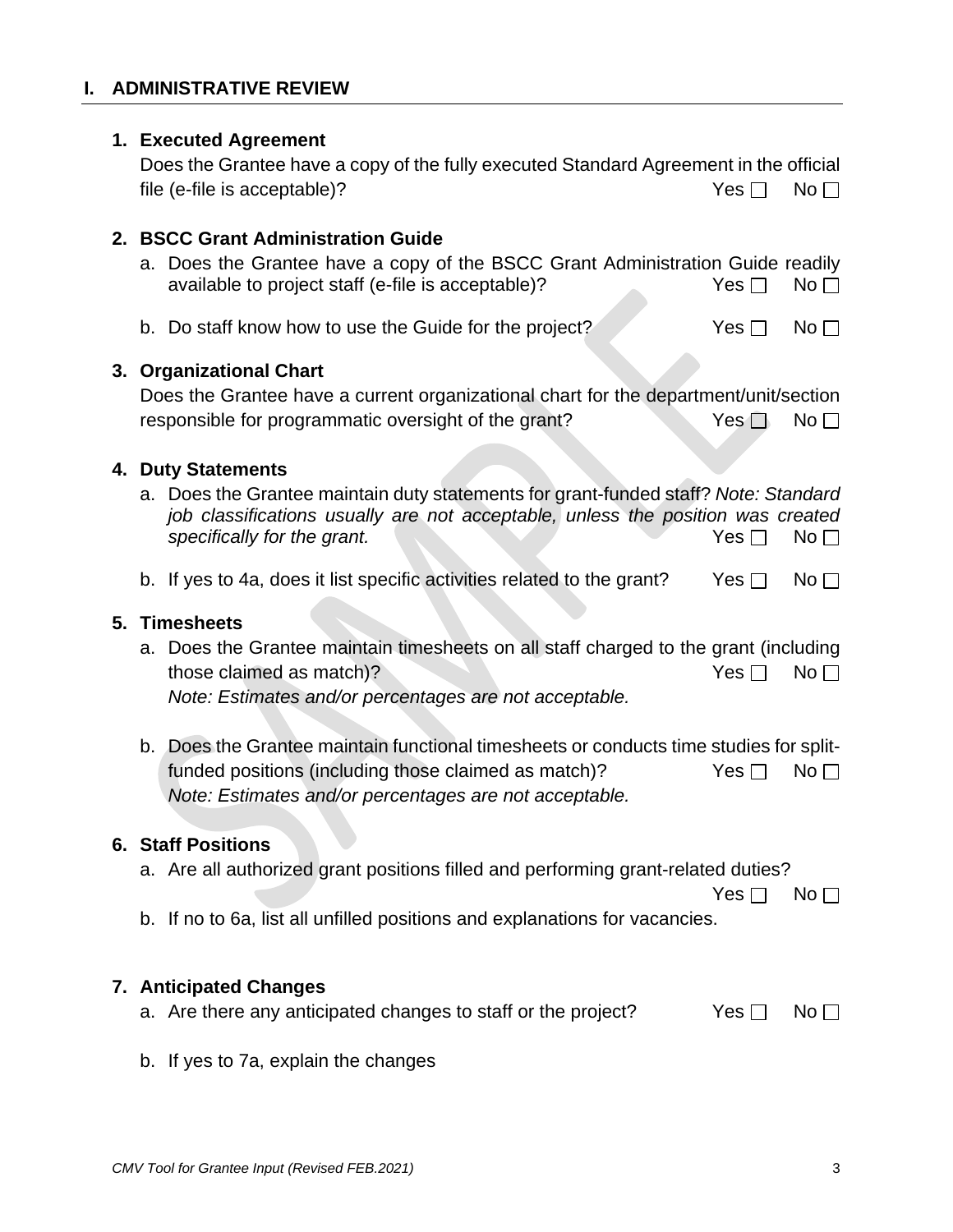|  | <b>Contract Contract</b> |  |  |  |
|--|--------------------------|--|--|--|
|  |                          |  |  |  |
|  |                          |  |  |  |
|  |                          |  |  |  |

**FOR BSCC USE ONLY: Field Representative Comments for Administrative Review Section** 

| 9. Non-Governmental Organization (NGO) Assurances |  |  |
|---------------------------------------------------|--|--|
|                                                   |  |  |

| Does the Grantee have assurance documentation for each NGO listed on Appendix |  |  |       |                 |
|-------------------------------------------------------------------------------|--|--|-------|-----------------|
| B within the Grant Agreement?                                                 |  |  | Yes ⊟ | No <sub>1</sub> |

#### **10.Budget Modifications**

c. If yes to 10b, explain.

a. Are copies of project budget modifications maintained in the official file?

 $Yes \Box No \Box$ 

 $Yes \Box No \Box$ 

- b. Were there any substantial modifications made that were not approved by the BSCC? No. No. 2009 No. 2009 No. 2009 No. 2009 No. 2009 No. 2009 No. 2009 No. 2009 No. 2009 No. 2009 No. 2009 No
- Does the Grantee have assurance documentation for **each** NGO listed on Appendix B within the Grant Agreement? No Western Control of the Vestern Control of the Vestern Control of the Vestern Control of the Vestern Control of the Vestern Control of the Vestern Control of the Vestern Control of the Veste
- **8. Subcontracts** a. Does this grant provide for subcontracted services?  $Yes \Box \text{ No } \Box$ 
	- - c. If yes to 8a, are copies of the subcontract awards contained within the official project file?  $\Box$  No  $\Box$
		- d. If yes to 8a, do subcontracts contain the required language from the BSCC contract (e.g., access to program and fiscal records, access to facility, access to program participants, Non-Discrimination clause, Civil Rights compliance)?

e. If yes to 8a, do subcontracts appear to be in compliance with conflict of interest laws that prohibit individuals or organizations that participated on the Executive Steering Committee for this grant? Yes No

b. If yes to 8a, list subcontracts awarded.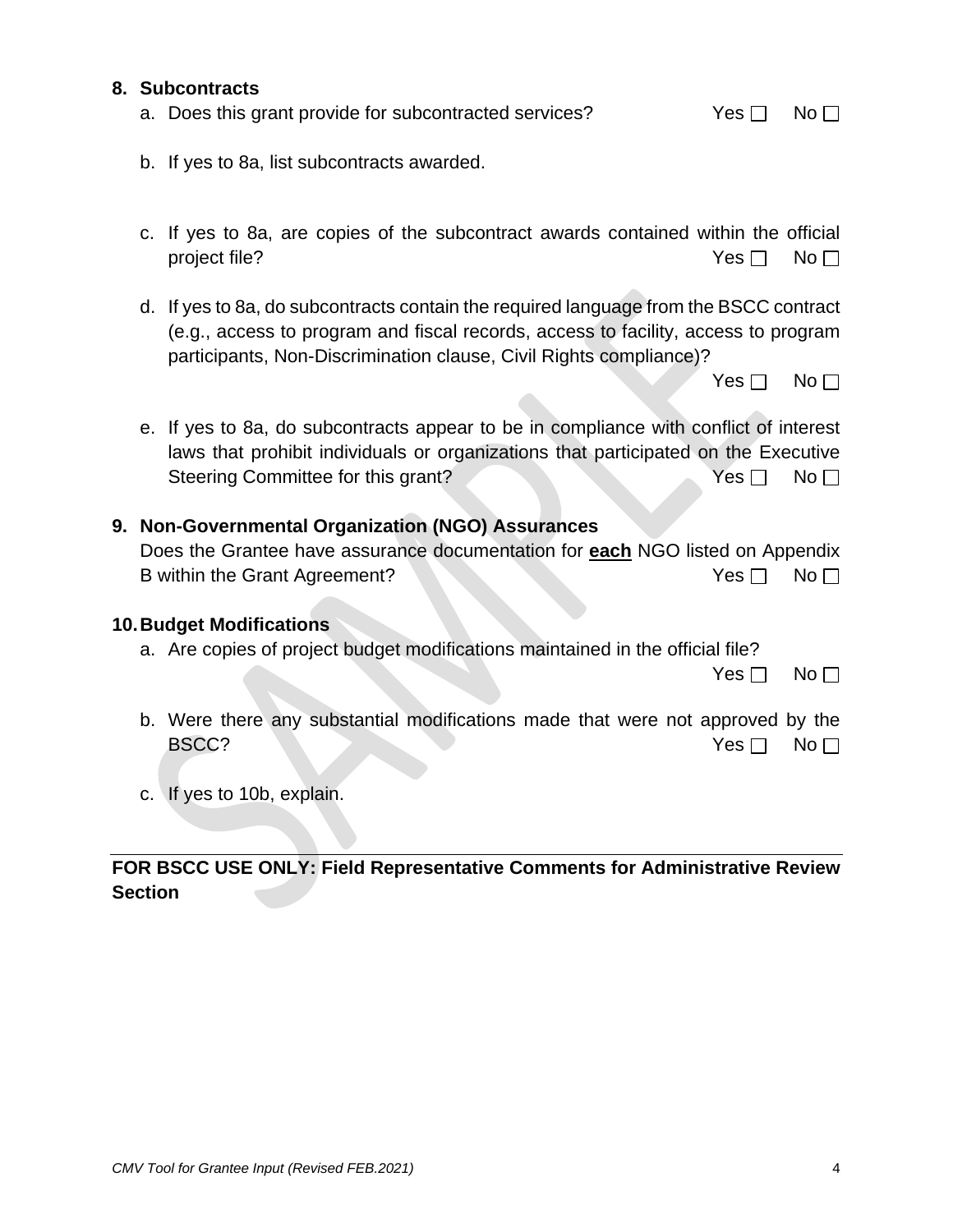#### **II. CIVIL RIGHTS REVIEW**

#### **For State Grants Only:**

#### **1. Non-Discrimination for Participants**

- a. Does the Grantee ensure the services provided are not denied to any person on the basis of race, religious creed, color, national origin, ancestry, physical disability, mental disability, medical condition, genetic information, marital status, sex, gender, gender identity, gender expression, age, sexual orientation, or military and veteran status?  $Yes \Box \Box \Box$
- b. If no to 1a, explain.

#### **2. Non-Discrimination for Employees**

- a. Does the Grantee ensure that employees and applicants for employment are never unlawfully discriminated against because of race, religious creed, color, national origin, ancestry, physical disability, mental disability, medical condition, genetic information, marital status, sex, gender, gender identity, gender expression, age, sexual orientation, or military and veteran status? Yes  $\Box$  No  $\Box$
- b. If no to 2a, explain.

## **For Federal Grants Only:**

## **1. Equal Employment Opportunity Plan**

- a. If the Grantee is required to prepare and submit an Equal Employment Opportunity (EEO) Plan online to the Office for Civil Rights (OCR), have they done so within the last 24 months?  $Yes \Box \Box$  No  $\Box$
- b. If yes to 1a, on what date did the Grantee submit their EEO Plan to the OCR?

\*A Grantee is required to prepare and submit an EEO Plan online to the Office for Civil Rights at [https://ojp.gov/about/ocr/eeop.htm,](https://ojp.gov/about/ocr/eeop.htm) if: 1) it is a state or local government agency or a private business; 2) has 50 or more employees; **and** 3) has received a subaward of \$25,000 or more.

\*A Grantee is **exempt** from preparing and submitting an EEO Plan if: 1) it is a nonprofit/community-based organization, an Indian tribe, medical/educational institution, a state or local government agency, or a private business **and** 2) has less than 50 employees or has received a subaward of \$25,000 or less.

\*If the Grantee is unsure as to whether they are required to prepare an EEO Plan, please refer to [https://ojp.gov/about/ocr/eeop.htm.](https://ojp.gov/about/ocr/eeop.htm)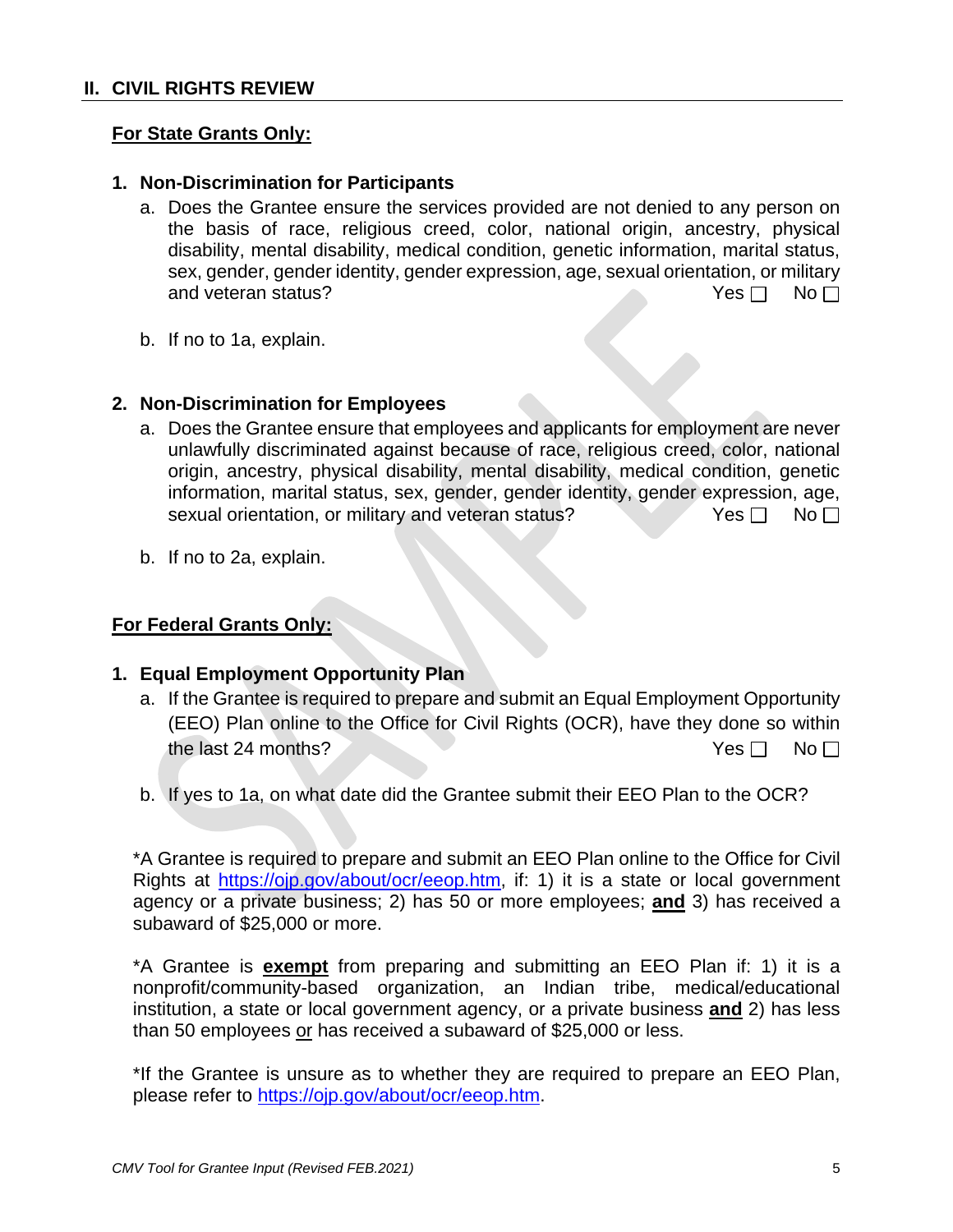## **2. EEO Plan Certification**

- a. Has the Grantee been able to produce a current (within the last 12 months) Certification Form?  $Y$ es  $\Box$  No  $\Box$
- b. If yes to 2a, on what date did the Grantee complete their Certification Form online to the OCR?

\*All Grantees are required to prepare and submit a Certification Form online to the Office for Civil Rights at [https://ojp.gov/about/ocr/eeop.htm.](https://ojp.gov/about/ocr/eeop.htm) By submitting the Certification Form, the Grantee either acknowledges its obligation to develop and submit an EEO Plan to the Office for Civil Rights, OR the Grantee declares their exemption from the EEO Plan submission requirement.

\*For questions about preparing and submitting the Certification Form, please refer to [https://ojp.gov/about/ocr/eeop.htm.](https://ojp.gov/about/ocr/eeop.htm)

## **3. Non-Discrimination**

a. Is the Grantee able to provide a current EEO Policy, job advertisement, or blank employment application that states it does not discriminate in employment practices based on all current protected classes\* listed below?  $\blacksquare$  Yes  $\square$  No  $\square$ 

b. Is the Grantee able to provide a current Anti-Discrimination Policy Statement, brochure, or posting showing it does not discriminate in the delivery of services or benefits based on all current protected classes\* listed below? Yes  $\Box$  No  $\Box$ 

c. Is the Grantee able to provide a written policy or procedure that notifies employees, program participants, and beneficiaries on how to file complaints and grievances alleging discrimination based on all current protected classes\* listed below?

 $Yes \Box No \Box$ 

If yes, to 3c, has the Grantee adopted grievance procedures that provide for the prompt and equitable resolution of complaints alleging discrimination based on all current protected classes\* listed below?  $Yes \Box \quad No \Box$ 

d. Does the Grantee have a designated employee to coordinate compliance with prohibiting discrimination in employment practices and in the delivery of services based on all current protected classes\* listed below?  $Yes \Box \quad No \Box$ 

If yes to 3d, enter name, title, and contact information for the designated employee.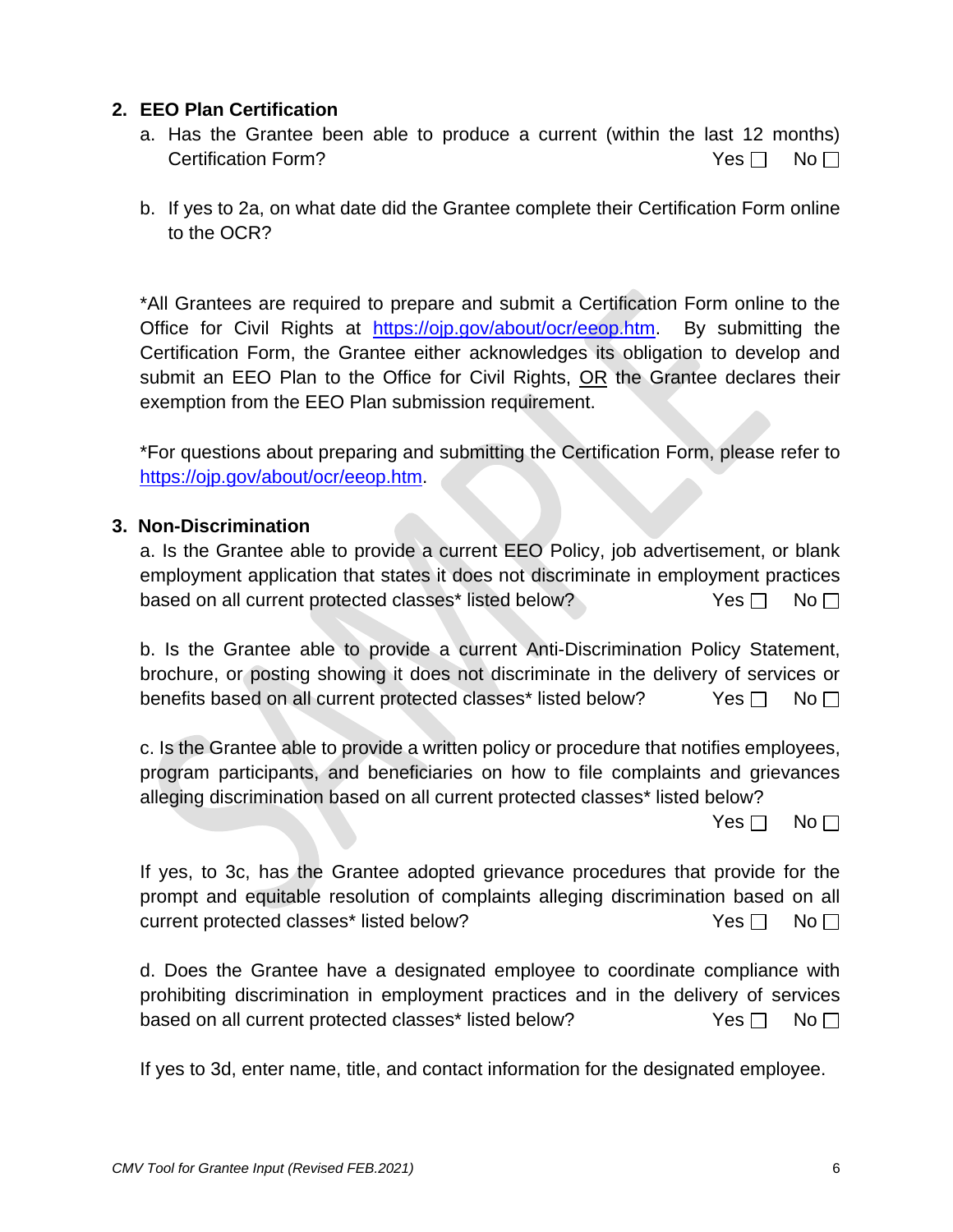e. Has the Grantee submitted to the OCR any adverse findings of discrimination against the Grantee, issued by a federal or state court, or a federal or state administrative agency (i.e., Equal Employment Opportunity Commission, California Department of Fair Employment and Housing, etc.)?  $Yes \Box \text{ No } \Box$ 

\*Current Protected Classes:

Ancestry, age, color, disability (physical and mental, includes HIV and AIDS), genetic information, gender identity, gender expression, marital status, medical condition (genetic characteristics, cancer or a record or history of cancer), military or veteran status, national origin, race, religion (includes religious dress and grooming), sex/gender (includes pregnancy, childbirth, breastfeeding and/or related medical conditions), sexual orientation, or request for FMLA.

# **4. Limited English Proficiency (LEP)**

Is the Grantee able to produce a policy or procedure on how it provides meaningful access to its programs, services and activities to persons who have limited English proficiency (i.e., written language/oral interpretation services, bilingual staff, telephone interpreter lines, community volunteers, etc.)?

Explain the project's process.

## **5. Training**

a. Did the grantee review and comply with the following Code of Federal Regulations (CFR)  $\overline{28}$  CFR  $\S$ § 42.105 and [42.204?](https://gcc02.safelinks.protection.outlook.com/?url=https%3A%2F%2Fwww.law.cornell.edu%2Fcfr%2Ftext%2F28%2F42.204&data=04%7C01%7CRicardo.Goodridge%40bscc.ca.gov%7C723800fbe5354b777b0808d8d2d9b874%7Ca9b1f1d83de14f06a10ca6aaf9052088%7C0%7C0%7C637491179836634167%7CUnknown%7CTWFpbGZsb3d8eyJWIjoiMC4wLjAwMDAiLCJQIjoiV2luMzIiLCJBTiI6Ik1haWwiLCJXVCI6Mn0%3D%7C1000&sdata=cyi5rcBUorCE5%2Bqpg8Me5jOggQwHkXIhvdVOSZlHnkU%3D&reserved=0) Yes  $\Box$  No  $\Box$ 

Grantee are strongly encouraged to review the online training videos administered by the U.S. Department of Justice, Office of Justice Programs, Office for Civil Rights located at [https://www.ojp.gov/program/civil-rights/video](https://www.ojp.gov/program/civil-rights/video-training-grantees/overview)[training-grantees/overview,](https://www.ojp.gov/program/civil-rights/video-training-grantees/overview) before the BSCC comprehensive monitoring site visit.

b. Did the Grantee review the online training videos administered by the U.S. Department of Justice, Office of Justice Programs, Office for Civil Rights?  $Yes \Box No \Box$ 

If the Grantee has questions about compliance with civil rights obligations and nondiscrimination provisions, please refer to [https://ojp.gov/about/ocr/eeop.htm.](https://ojp.gov/about/ocr/eeop.htm)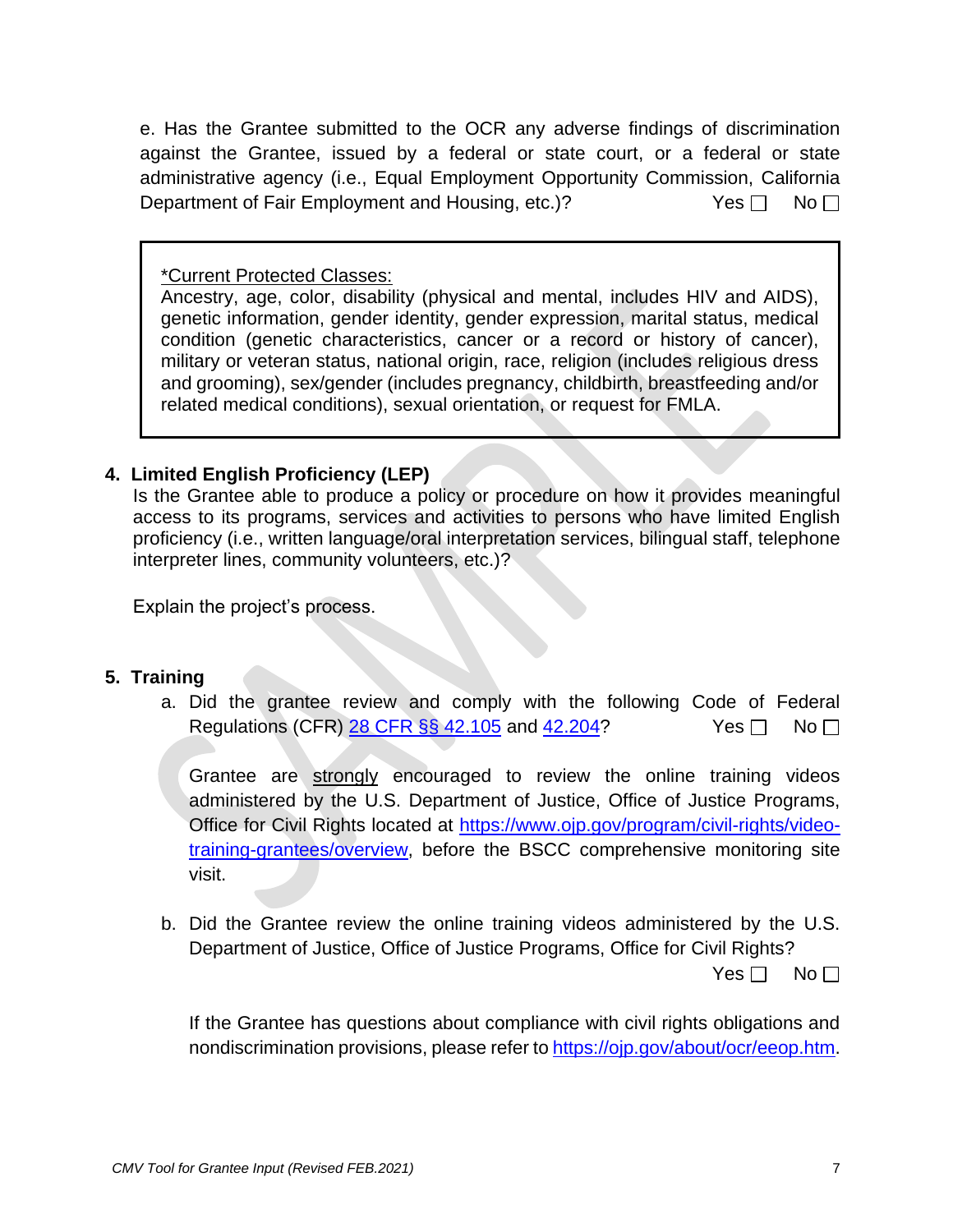**Note:** At a minimum, the Project Director and Financial Officer are strongly encouraged to complete the OCR online training within 120 days of the signed BSCC grant agreement. For employee turnover in these key positions, it is recommended to have the individuals complete the OCR online training within 120 days of hire. It is also recommended if a Grantee contracts with an organization to provide services, at least one person is encouraged to review the OCR online training videos.

## **6. Faith-Based or Religious Organization**

Only Answer if Grantee is a faith-based organization:

- a. Does the Grantee provide federally funded services to eligible beneficiaries regardless of religion, a religious belief, a refusal to hold a religious belief, or a refusal to attend or participate in a religious practice? Yes  $\Box$  No  $\Box$
- b. Does the Grantee maintain its religious activities separate from its federally funded services or benefits? Yes No
- c. Does the Grantee ensure that participation in its religious activities is voluntary for program participants in its federally funded program? Yes  $\Box$  No  $\Box$
- d. Does the Grantee provide appropriate notice to program beneficiaries or prospective beneficiaries that the Grantee does not discriminate on the basis of religion in the delivery of services or benefits?  $Yes \Box$  No  $\Box$
- e. Does the Grantee notify those program beneficiaries who object to the "religious character" of the Grantee that they will make a reasonable effort to locate, and notate its records of, an alternate organization that offers comparable services and benefits? No Note that the set of the set of the set of the set of the set of the set of the set of the set of the set of the set of the set of the set of the set of the set of the set of the set of the set of the set of t

**FOR BSCC USE ONLY: Field Representative Comments for Civil Rights Review Section**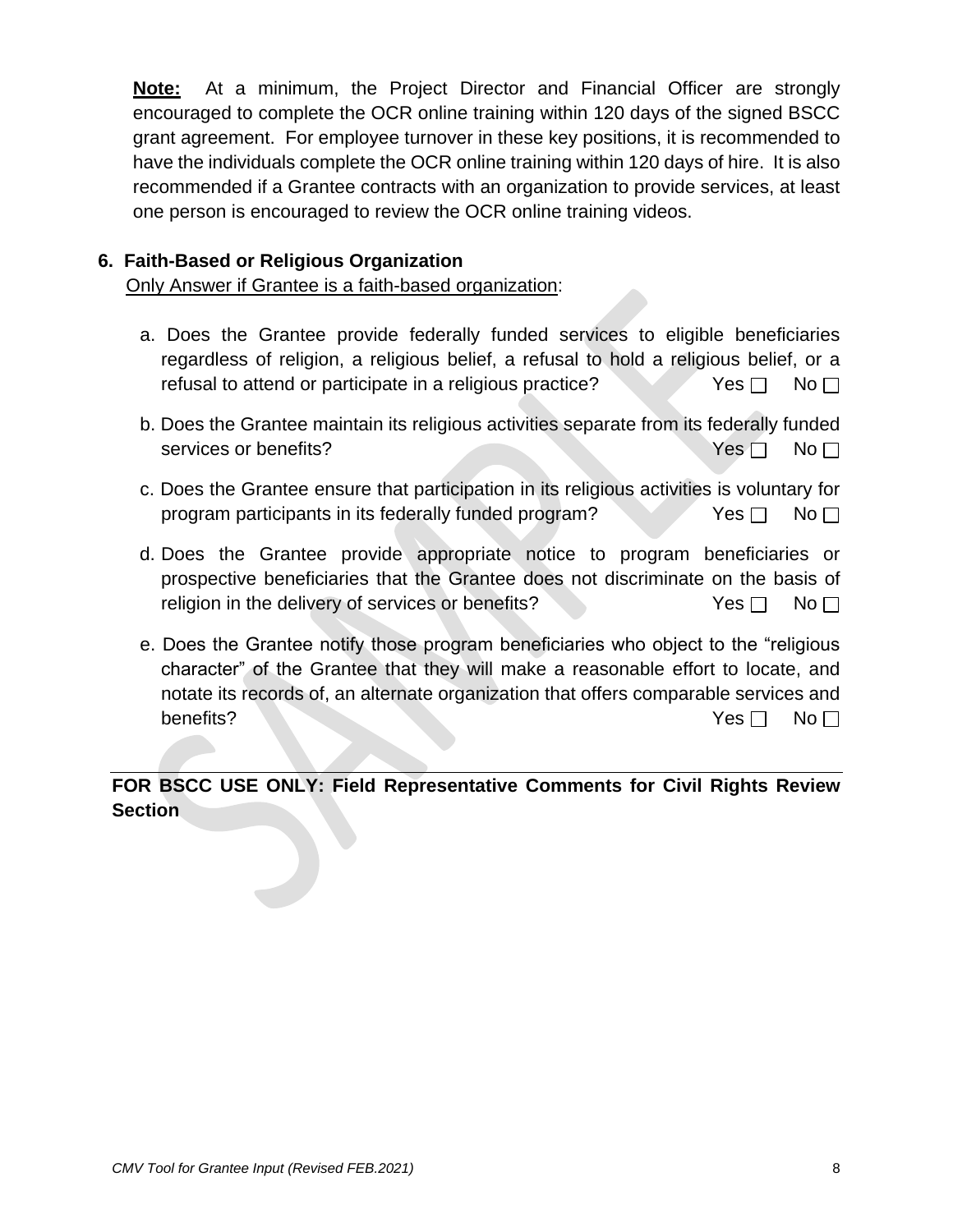|    | 1. Budget File<br>Does the Grantee maintain an official budget file for the project?                                                                                                              | Yes $\Box$              | No <sub>1</sub>                |
|----|---------------------------------------------------------------------------------------------------------------------------------------------------------------------------------------------------|-------------------------|--------------------------------|
|    | 2. Fiscal Policies and Procedures<br>a. Does the Grantee maintain written procedures for the fiscal policies related to the<br>grant?                                                             | Yes $\Box$              | No <sub>1</sub>                |
|    | b. If yes to 2a, are the fiscal policies accessible by the grant's fiscal staff?                                                                                                                  | $Yes \Box$              | $No \Box$                      |
|    | claims,<br>the<br>Grantee<br>explain<br>its<br>agency's<br>c. Can<br>reimbursement/disbursement processes as they relate to this grant (i.e., agency<br>checks and balances)?                     | payments,<br>Yes $\Box$ | and<br>No <sub>1</sub>         |
|    | 3. Invoices<br>a. Are BSCC invoices (BSCC Form 201) current and is spending on track?                                                                                                             | Yes $\Box$              | No <sub>1</sub>                |
|    | b. Are copies of the BSCC invoices for reimbursement/disbursement contained within<br>the official file?                                                                                          | Yes $\Box$              | No <sub>1</sub>                |
| C. | Do the fiscal/accounting records (to be reviewed during the visit) contain adequate<br>supporting documentation for all claims on BSCC invoices, including match?                                 | Yes                     | $No$ $\Box$                    |
|    | d. Can<br>salaries<br>benefits<br>easily<br>tied<br>and<br>be<br>back<br>reimbursement/disbursement invoices?                                                                                     | to<br>Yes $\Box$        | <b>BSCC</b><br>No <sub>1</sub> |
|    | maintain supporting documentation or a calculation<br>Grantee<br>the<br>e. Does<br>methodology for indirect costs or overhead claimed on BSCC invoices (e.g., an<br>approved Indirect Cost Rate)? | Yes [                   | No <sub>1</sub>                |
| f. | Do expenditures appear to meet contract eligibility, as defined in the BSCC Grant<br><b>Administration Guide?</b>                                                                                 | Yes $\Box$              | No <sub>1</sub>                |
|    | 4. Tracking<br>a. Are BSCC contract funds deposited into separate fund accounts or coded<br>specifically to distinguish grant funds from other fund sources?                                      | Yes $\Box$              | No <sub>1</sub>                |
|    | b. Does the Grantee maintain a tracking system for purchases, including receipts and<br>disbursements, related to the grant program?                                                              | Yes $\Box$              | No <sub>1</sub>                |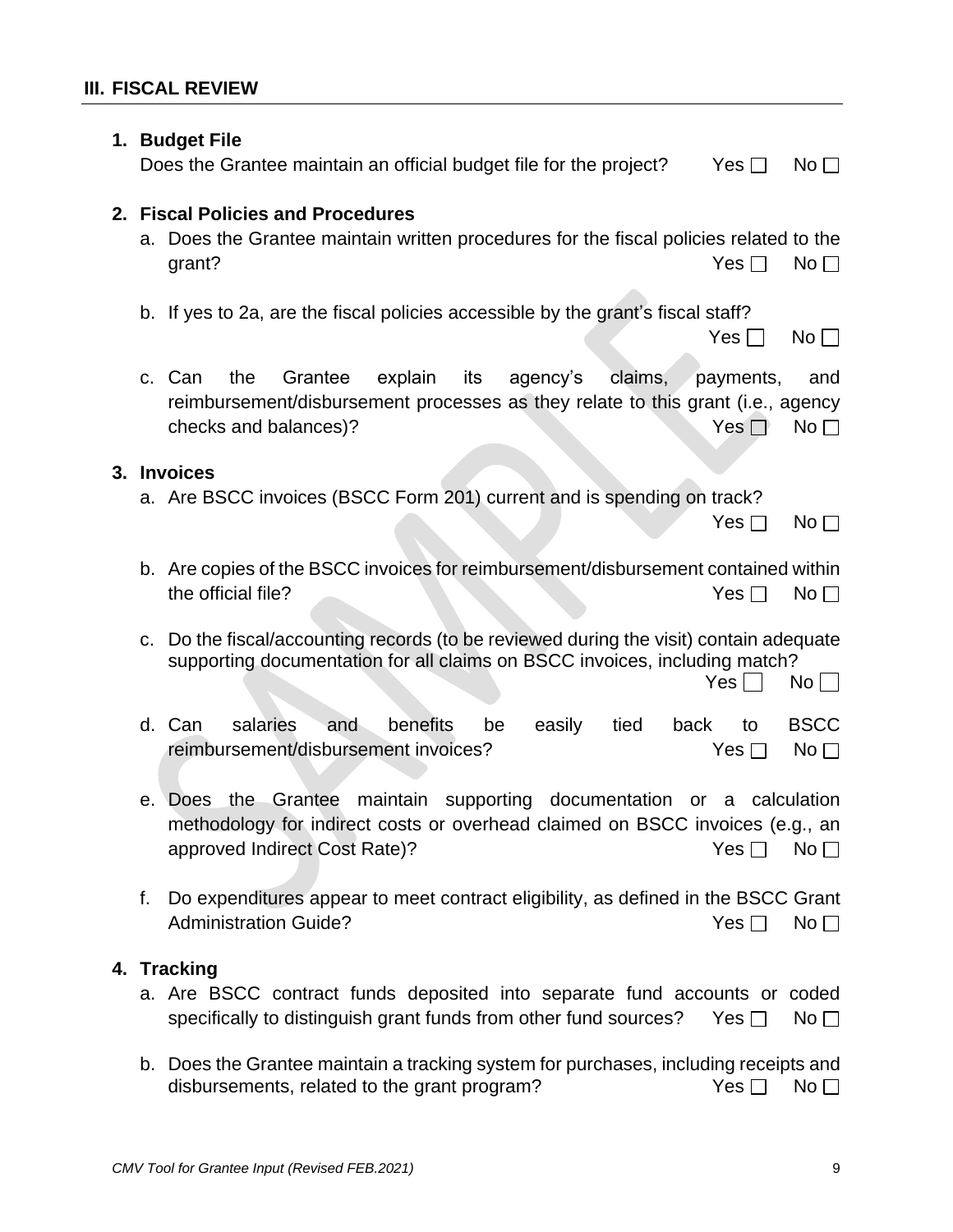*CMV Tool for Grantee Input (Revised FEB.2021)* 10

- a. Has the Grantee purchased or leased equipment/fixed assets with grant funds?  $Yes \Box No \Box$
- b. If yes to 5a, are the equipment/fixed assets listed in the Budget or in a Budget Modification?  $Yes \Box \quad No \Box$
- c. If yes to 5a, did the Grantee receive prior approval from the BSCC for purchases of equipment/fixed assets that were more than \$3,500 per item?

d. If yes to 5a, does the Grantee maintain an inventory list of equipment/fixed assets purchased with grant funds?  $Yes \Box \text{No } \Box$ 

e. If yes to 5a, does the Grantee maintain proof of receipt of equipment/fixed assets?  $Yes \Box No \Box$ 

#### **6. Supplanting**

**5. Equipment/Fixed Assets**

Can the Grantee verify that expenditures submitted for grant reimbursement (including salaries and benefits) are not also claimed/reimbursed under another separate agreement or funding stream (supplanting)?  $Yes \Box \quad No \Box$ 

#### **7. Match**

- a. Is the Grantee in compliance with the match requirement? Yes  $\Box$  No  $\Box$
- b. If no to 7a, is there a plan to meet the contractually obligated match percentage/amount? The North State of the North State of North State of North State of North State of North St

## **8. Project Income**

- a. Does the Grantee generate income from grant funds (e.g., fundraisers, registration fees, interest earned on grant advances, etc.)?  $Yes \Box \text{ No } \Box$
- b. If yes to 8b, does the Grantee report that income with an explanation for how the income will be used on BSCC invoice?  $Yes \Box \quad No \Box$

#### **9. Subcontracts**

a. Does the Grantee require subcontract agencies to submit source documentation with their billing invoice?  $\blacksquare$  Yes  $\blacksquare$  No  $\blacksquare$ 

|  |  |  |  |  | c. Are tracking reports regularly reviewed by management and/or program staff? |
|--|--|--|--|--|--------------------------------------------------------------------------------|
|--|--|--|--|--|--------------------------------------------------------------------------------|

d. Can the Grantee provide general ledgers documenting the entries for receipts and disbursements?  $\blacksquare$ 

 $Yes \Box No \Box$ 

Yes  $\neg$  No  $\neg$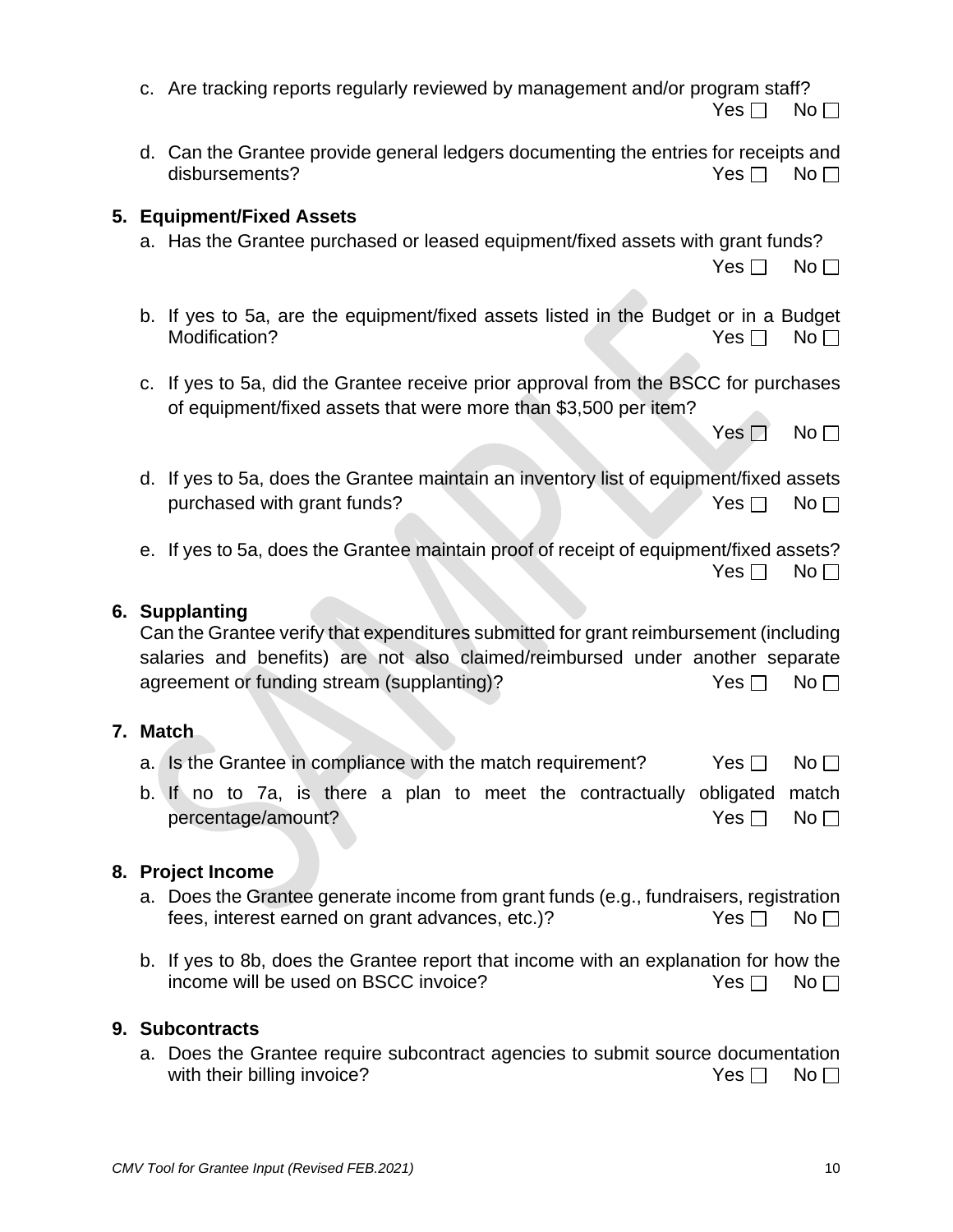b. If yes to 9a, what type of documentation detail does the Grantee require subcontractors to submit? See the table below and check all that apply to the grant project.

|                                                                                |       | (check all that apply) |  |
|--------------------------------------------------------------------------------|-------|------------------------|--|
| <b>Subcontractor Supporting Documentation</b>                                  | Grant | <b>Match</b>           |  |
| List of positions funded:                                                      |       |                        |  |
| Documentation of staff hours (e.g. timesheets, time tracking<br>report, etc.): |       |                        |  |
| List of services delivered with dates, times, and locations:                   |       |                        |  |
| Participant sign-in sheets:                                                    |       |                        |  |
| Receipts for purchases (e.g. supplies, equipment, travel,<br>$etc.$ ):         |       |                        |  |
| Lease agreements:                                                              |       |                        |  |
| Participant support and incentive logs:                                        |       |                        |  |
| Mileage logs:                                                                  |       |                        |  |
| Other (describe below):                                                        |       |                        |  |

- 
- d. Does the Grantee conduct desk audits of subcontract agencies? Yes  $\Box$  No  $\Box$

If yes to 9d, describe the process.

e. Does the Grantee conduct site visits to subcontract agencies? Yes  $\Box$  No  $\Box$ 

If yes to 9e, describe the process**.**

#### **10.Audits**

a. What type of audit report will the Grantee submit? Check only one report type. □ Single City/County Audit Report

 $\Box$  Program Specific Audit

□ Other:

 $\Box$  N/A

b. Does the Grantee have audit reports covering the agency's internal control structure within the last two years?  $Yes \Box \quad No \Box$ 

**FOR BSCC USE ONLY: Field Representative Comments for Fiscal Review Section**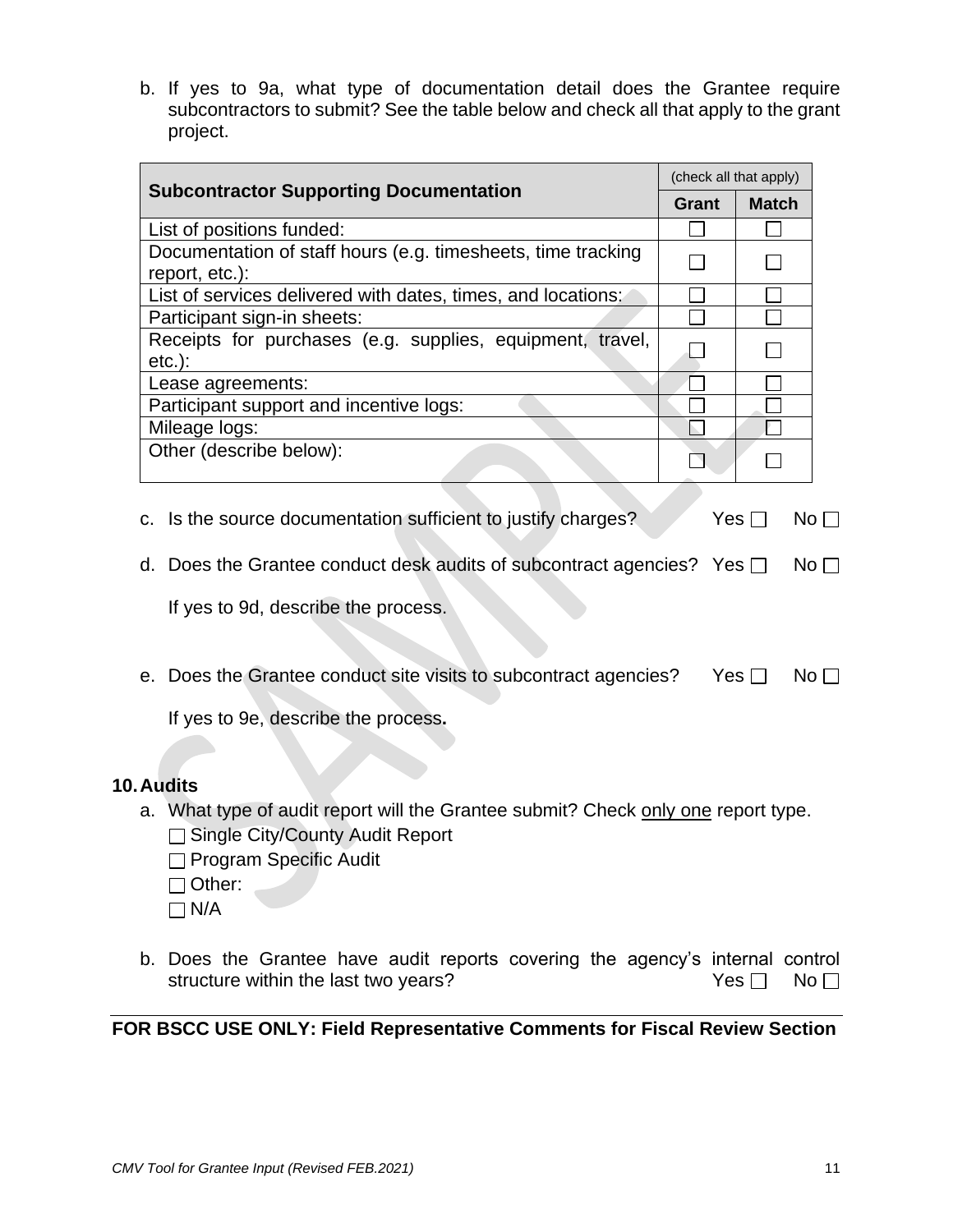# **IV. PROGRAM REVIEW**

*Note: Some of the information collected in this section will be used to foster discussion and assist with technical assistance, not necessarily to determine project compliance.* 

#### **1. Governing Body**

- a. Does the grant require formation of some type of governing body (steering committee, coordinating council, etc.) to quide grant activities? Yes  $\Box$  No  $\Box$
- b. If yes to 1a, has this body been formed and is it meeting as required?

| -- | י |  |
|----|---|--|
|----|---|--|

c. If yes to 1a, are all the required members participating?  $Y$ es  $\Box$  No  $\Box$ 

#### **2. Evidence-Based Interventions**

- a. Has the Grantee implemented an intervention(s) or strategy(ies) that they identify as evidence-based or as a promising practice?  $Yes \Box \quad No \Box$
- b. If yes to 2a, list what source was used to determine the intervention(s) or strategy(ies) was evidence-based or a promising practice.
- c. Does the Grantee have a quality assurance or fidelity monitoring process in place to ensure that evidence-based or promising practice interventions are implemented as intended?  $Yes \Box \quad No \Box$

#### **3. Assessment Tools**

- a. Is the Grantee providing direct services as part of their project? Yes  $\Box$  No  $\Box$
- b. If yes to 3a, are participants assessed for risk, need, and/or responsivity?

 $Yes \Box No \Box$ 

c. If yes to 3b, which assessment tool(s) is being used (e.g., housing, mental health, substance use disorder [SUD], etc.)? Check all that apply.

| <b>Type of Assessment</b>                   | Yes | <b>No</b> | <b>Identify Tool(s)</b> |
|---------------------------------------------|-----|-----------|-------------------------|
| <b>Risk</b>                                 |     |           |                         |
| <b>Need</b>                                 |     |           |                         |
| Responsivity                                |     |           |                         |
| Other: Mental Health,<br>SUD, Housing, etc. |     |           |                         |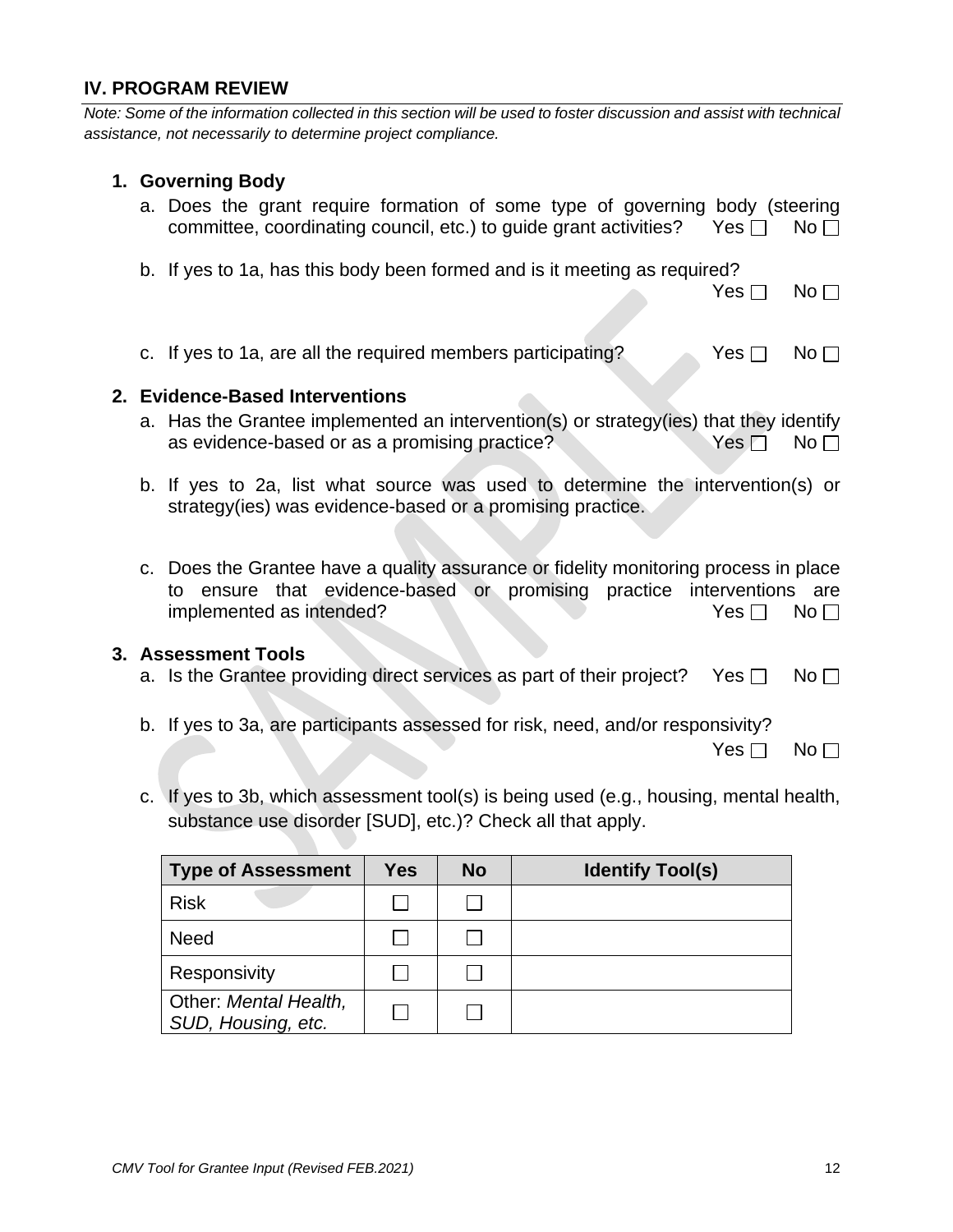d. How is the information from the assessment used? If the project is providing direct services and participants are NOT assessed for risk, need, or responsivity, explain how an appropriate intervention(s) is determined for project participants.

## **4. Staff Training**

- a. Do all project staff receive an orientation and/or training pertinent to the grant project? No result to the contract of the contract of the contract of the contract of the contract of the contract of the contract of the contract of the contract of the contract of the contract of the contract of the cont
- b. Are there opportunities for ongoing training for staff affiliated with the grant project?

 $Yes \Box No \Box$ 

## **5. Policies & Procedures**

- a. Did the Grantee develop a written Program Manual or policies and procedures specific to the grant project?  $Yes \Box \qquad No \Box$
- b. If yes to 5a, are the above documents accessible to all staff? Yes  $\Box$  No  $\Box$

## **6. Case Management/Tracking**

- a. Does the Grantee maintain an automated or web-based case management and/or data collection system to track clients served by the grant? Yes  $\Box$  No  $\Box$
- b. If no to 6a, explain how are services and/or clients are tracked?

## **7. Source Documentation**

Does the Grantee maintain appropriate source documentation (e.g., intake forms, completed assessment tools, case plans, case notes, sign-in sheets, etc.) to verify clients are being served?  $Yes \Box \text{ No } \Box$ 

## **8. Progress Reports**

- a. Are Progress Reports current?  $Yes \Box \text{ No } \Box$
- b. Do project records contain sufficient detail to support information reported within the project's Progress Reports?  $\blacksquare$  Yes  $\blacksquare$  No  $\blacksquare$
- c. If no to either 8a and/or 8b, explain why.

## **9. Problems**

a. Has the Grantee experienced operational or service delivery challenges?

 $Yes \Box No \Box$ 

b. If yes to 9a, provide a brief detail of those challenges and how the project is attempting to remedy the situation.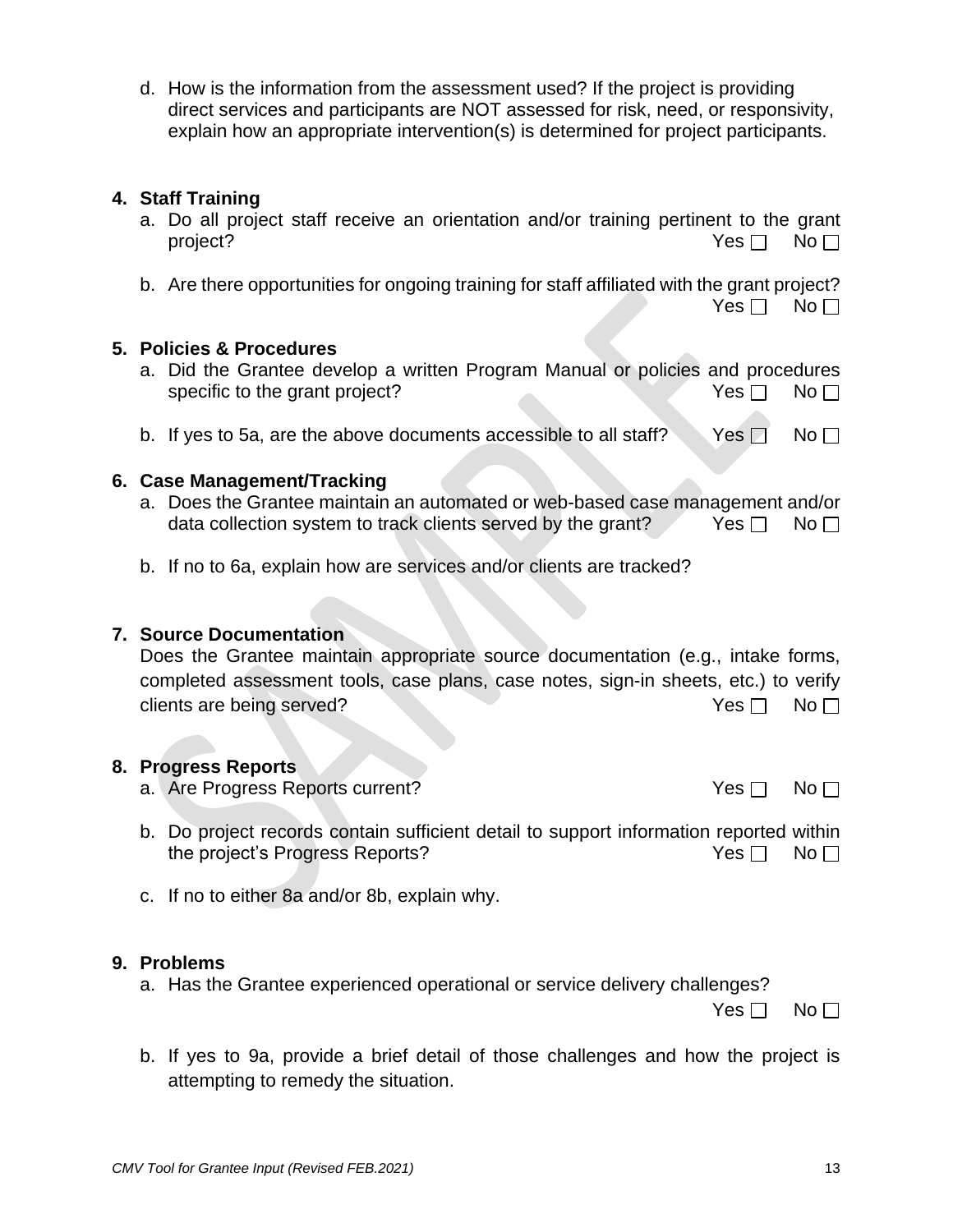## **10.Sustainability**

a. Will the Grantee continue service delivery after grant funds expire?

 $Yes \Box No \Box$ 

b. If yes to 10a, provide a brief description of the sustainability plan, including potential funding sources to be used toward the project.

# **FOR BSCC USE ONLY: Field Representative Comments for Program Review Section**

#### **Other Requirements Reviewed**

Per the site visit review, programmatic requirements specific to this grant program are being met.  $\vee$  No  $\Box$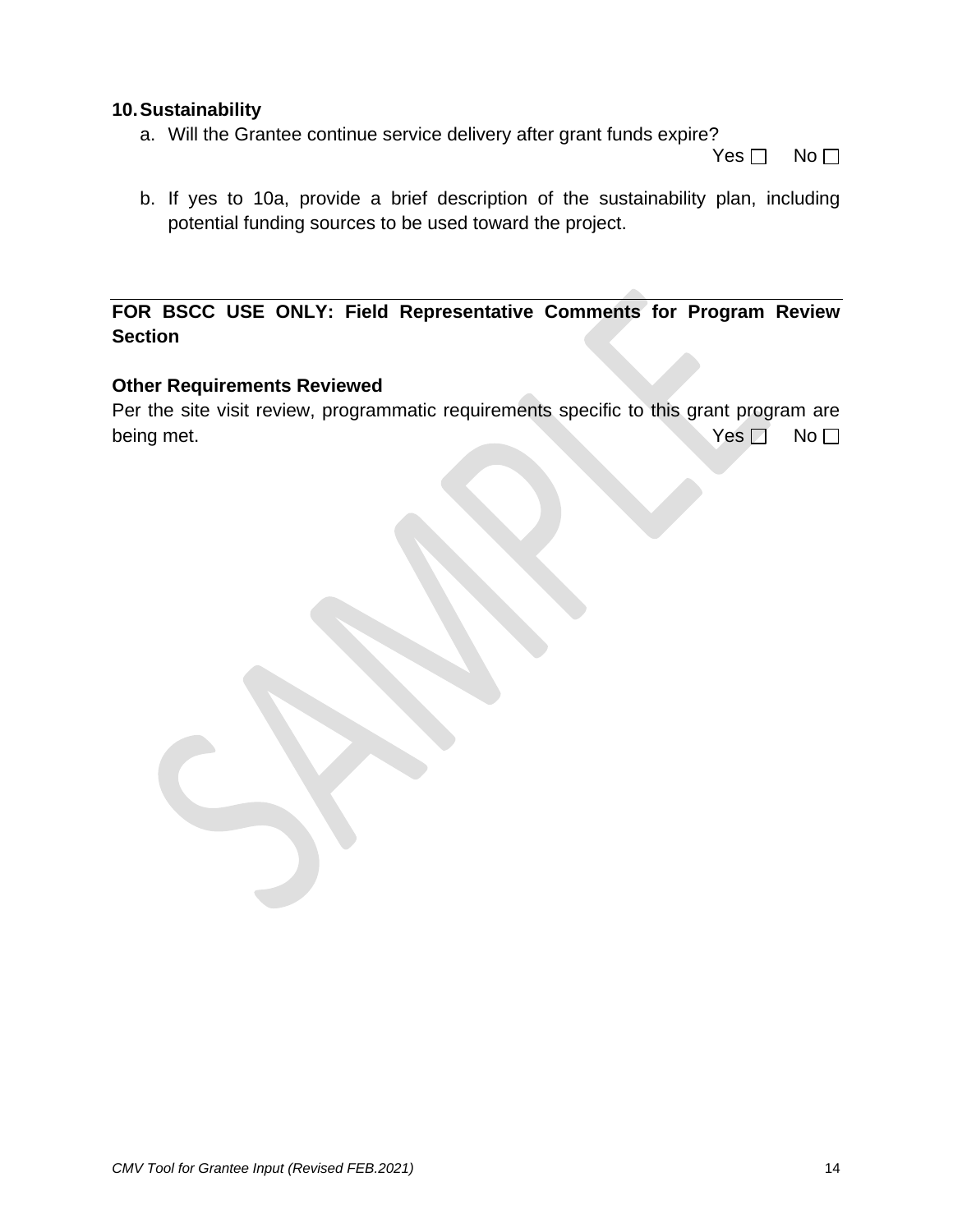## **1. Evaluator**

Does the Grantee subcontract for its data collection and/or evaluation services?

 $Yes \Box No \Box$ 

## **2. Evaluation Plan**

Is the Grantee on track with the activities and milestones described in its Local Evaluation Plan?  $\Box$   $\Box$  No  $\Box$ 

## **3. Preliminary Evidence**

- a. Do data collection efforts show preliminary evidence that could impact the project (positively or negatively)?  $Yes \Box \qquad No \Box$
- b. If yes to 3a, provide a brief analysis.
- c. If yes to 3a, has the Grantee used this information to make improvements or changes to the project?  $Y$ es  $\Box$  No $\Box$
- d. If yes to 3c, provide a brief description of how the project was adjusted.

**FOR BSCC USE ONLY: Field Representative Comments for Data Collection and Evaluation Review Section**